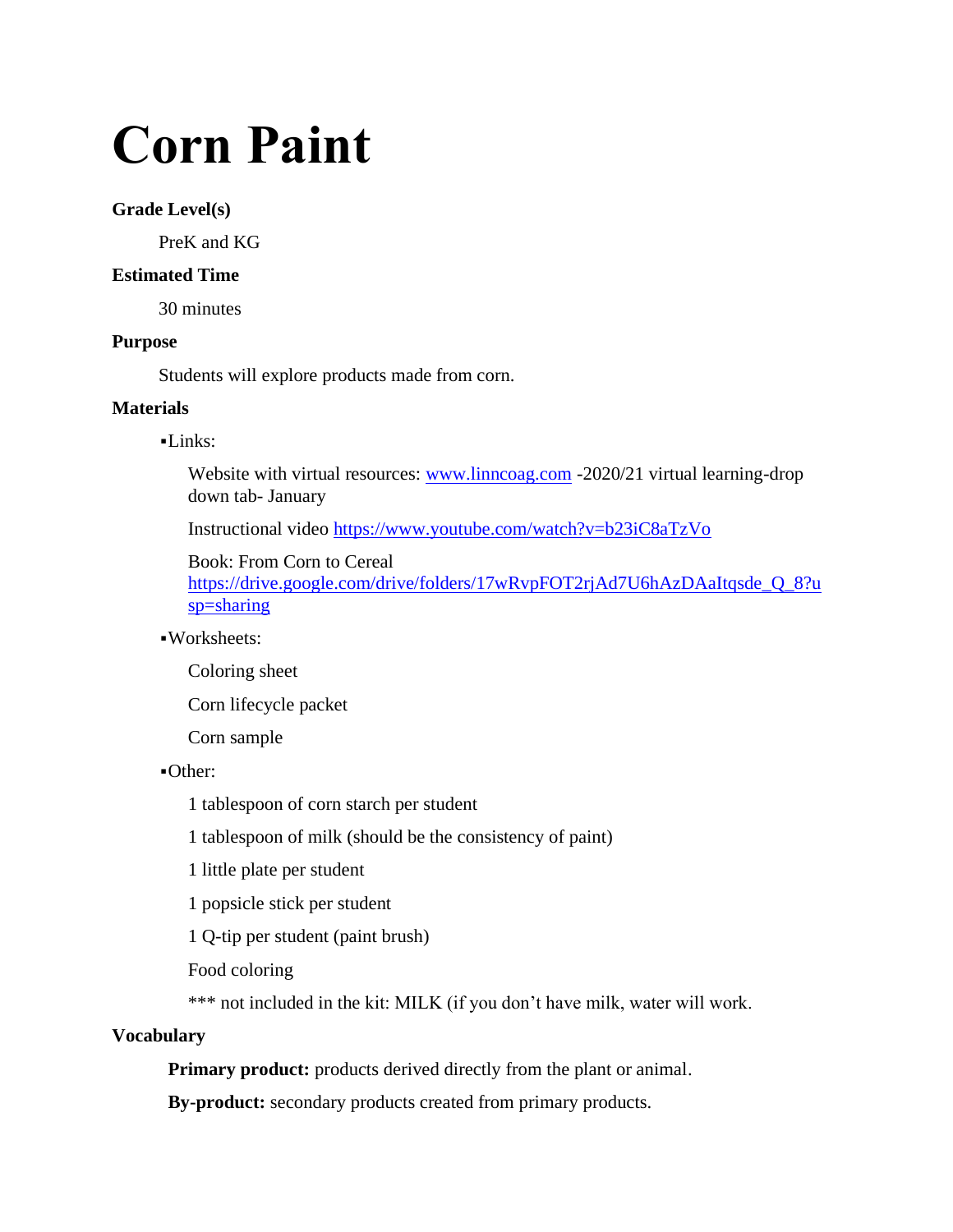**Corn starch:** Product made from field corn and is often used as a thickening agent.

## **Interest Approach – Engagement**

Show the corn sample- who might eat field corn? *Animals and people. Animals eat field corn as a primary product (directly from the field) and people can eat field corn as a by-product like corn starch.* 

Read or watch the read-aloud story: From Corn to Cereal (link is available above or on our website).

*What was the cereal made from? How did they make the cereal? Was it made from sweet corn or field corn?*

# **Background - Agricultural Connections**

The Midwest part of the United States grows some very important crops and livestock, including corn, soybeans, sugar beets, beef cattle, hogs and sheep. While these crops and livestock are grown for primary uses such as fuel (ethanol and biodiesel), food or fiber, they have secondary uses that are a huge part of our everyday lives. By-products from crops and livestock can be found in cosmetics, ice cream, bandages and brushes. These by-products are products that would otherwise go to waste but bring additional economic value to the crop or livestock item at harvest. Today we will be learning about corn byproducts.

# **Procedures**

- 1. Watch the instructional video to learn some background about corn by-products and to be introduced to the corn paint activity.
- 2. Ask the students to review how the cereal was made in our story.
- 3. Explain to the class that today they will be making corn paint. The corn start is a product from our field corn sample. Hold up the corn starch and corn sample.
- 4. Paint instructions:
	- Pass out the corn starch (1 tablespoon), plate and popsicle stick
	- Instruct the students to keep the cornstarch on the little plate. This will help prevent spills
	- Add 1 tablespoon of milk (I usually just estimate, best to start with little and add more if needed)
	- Add food coloring
	- Instruct the students to mix using their popsicle stick
	- Pass out coloring sheet and Q-tip. They have two ends to the Q-tip to use as a paint brush.
- 5. Review as a class.

*What did we make today? Corn paint How did we make corn paint? Corn starch, milk, and food coloring Where did the corn starch come from? Field corn Where did the milk come from? Dairy cows Review with the corn lifecycle packet*